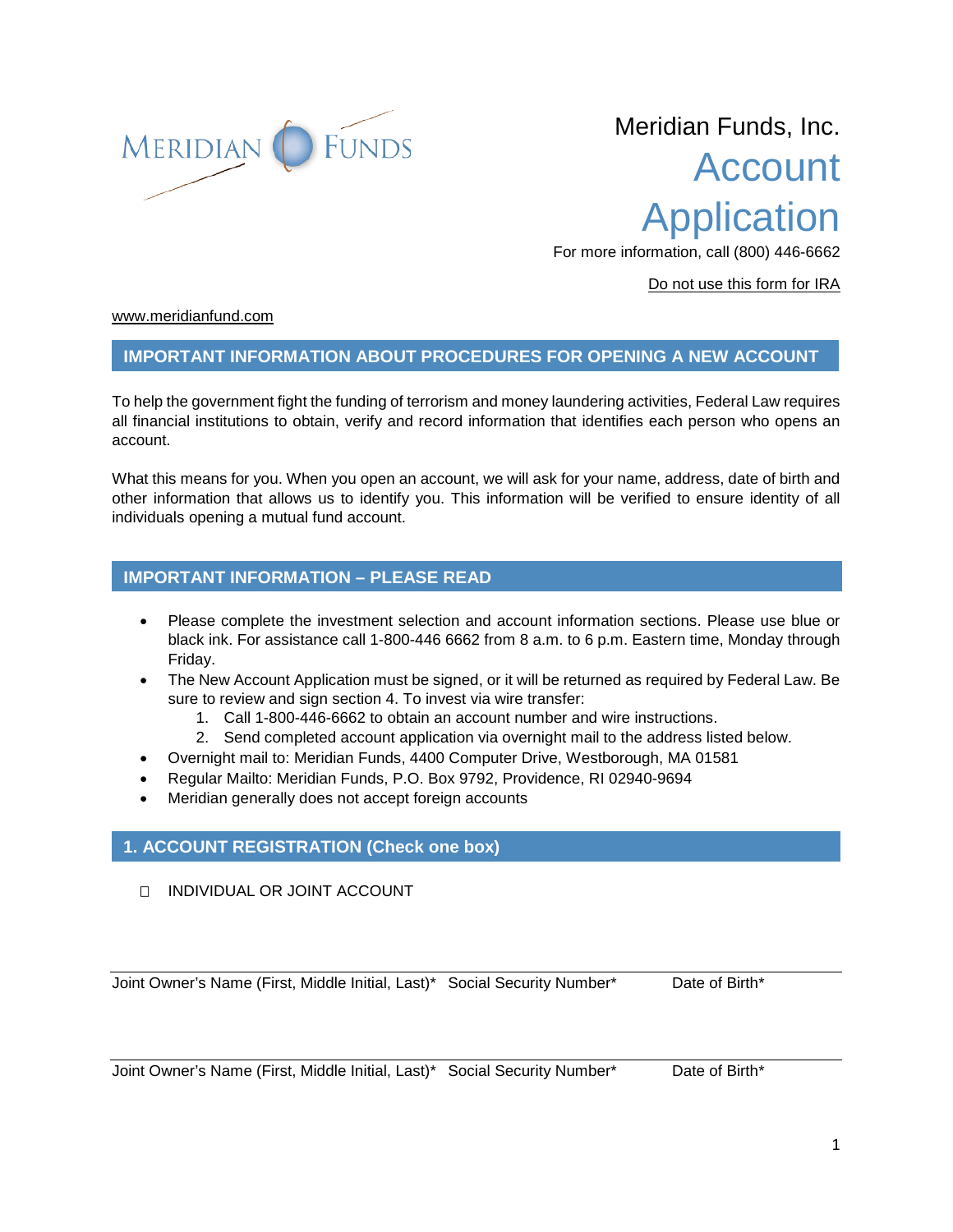*Joint Accounts will be registered joint tenants with the right of survivorship, unless otherwise indicated*

I am a:

- D US Citizen
- □ Resident Alien
- □ Non-Resident Alien (specify Country): \_\_\_\_\_\_\_\_\_\_\_\_\_

# **GIFT OR TRANSFER TO MINOR**

| Custodian's Name (One name only: First: Middle Initial, Last)*                                                                                                                                                                                         | Social Security Number* | Date of Birth* |
|--------------------------------------------------------------------------------------------------------------------------------------------------------------------------------------------------------------------------------------------------------|-------------------------|----------------|
| Minor's Name (One name only: First, Middle Initial, Last)*                                                                                                                                                                                             | Social Security Number* | Date of Birth* |
| Uniform Gifts/Transfers to minors Acts                                                                                                                                                                                                                 |                         |                |
|                                                                                                                                                                                                                                                        |                         |                |
| 0<br><b>TRUST</b> (Attach a copy of the entire Trust Agreement and a list that includes the full name, signature, social security number,                                                                                                              |                         |                |
| date of birth, and address for each additional trustee)                                                                                                                                                                                                |                         |                |
| Trustee(s) Name (First, Middle Initial, Last)*                                                                                                                                                                                                         | Social Security Number* | Date of Birth* |
| As Trustee of <u>the contract of the set of the benefit of</u> the benefit of the set of the set of the set of the set of the set of the set of the set of the set of the set of the set of the set of the set of the set of the se<br>(Name of Trust) | (Beneficiary's Name)    |                |

 **CORPORATION, PARTNERSHIP OR OTHER ENTITY** (Attach a copy of certified Articles of Incorporation and/or business license for a corporation, or the partnership agreement)

Name of Corporation, Partnership or Other Entity\* Taxpayer ID Number\*

Authorized person or Fiduciary Name (First, Middle Initial, Last)\* Date of Birth\*

Please provide the Authorized Person's / Fiduciary's Social Security Number OR Home Street Address\*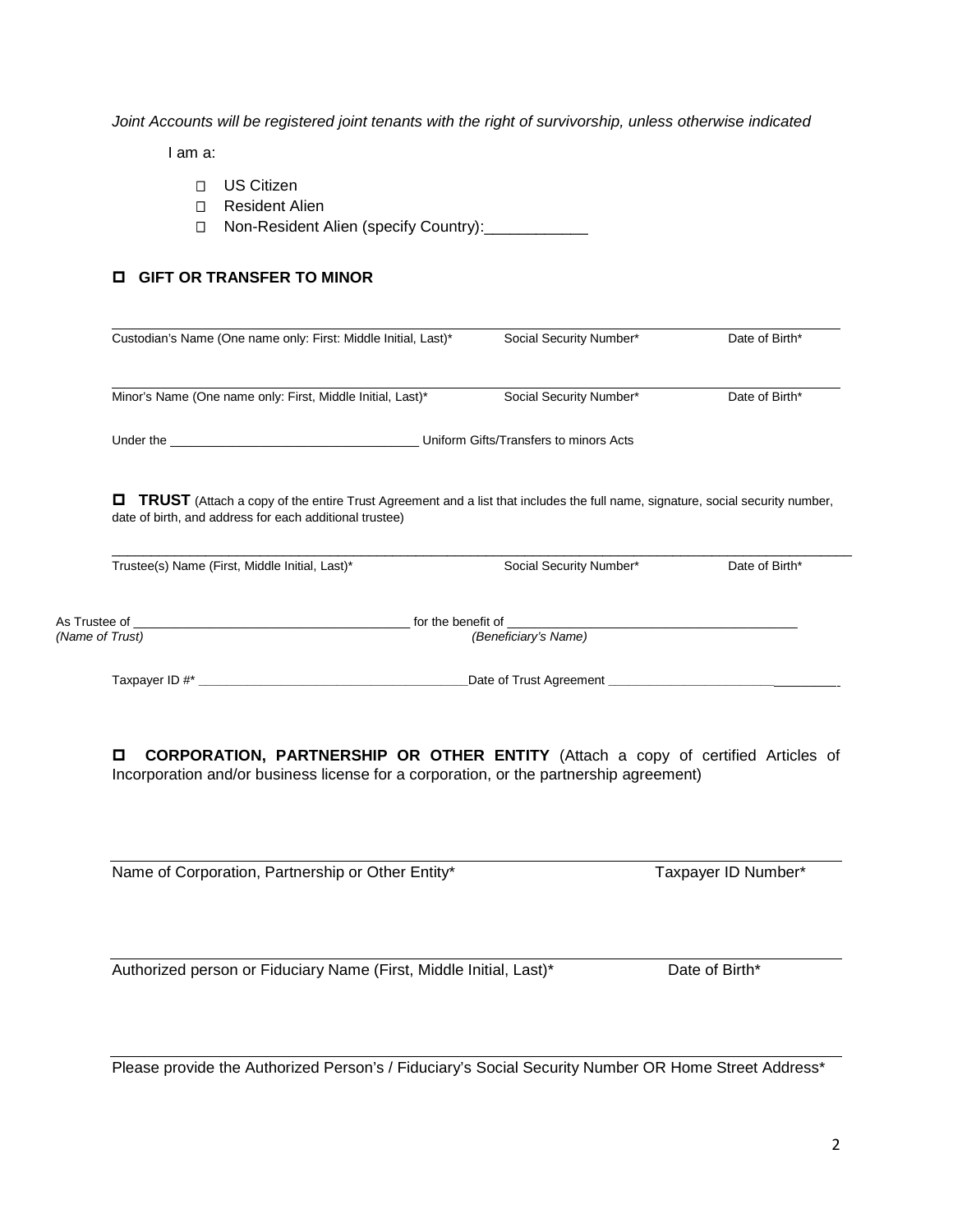\*Items marked with an asterisk (\*) are required for your application to be accepted and will be verified as required by the USA Patriot Act.

1. CIP Verification:

Check if this account is exempt from verification due to:

- $\Box$  Publicly traded corporation. Symbol:
- $\Box$  Bank regulated by a State bank regulator
- $\Box$  Financial Institution regulated by a federal functional regulator\*\*

Is your company any of the following? (If yes, please provide business classification): a bank organized and located outside the United States; a foreign office, agent or branch of a U.S. covered financial institution\*\*, money transmitter, currency dealer or exchange; or a company that if located in the United States would be required to register as a mutual fund, securities broker-dealer or a futures commission merchant?

#### No Yes, please explain

*\*\*A US covered financial institution is generally any of the following: a bank; a credit union; a savings association; a corporation acting under Section 25A of the Federal Reserve Act; a trust*  bank or company; a securities broker-dealer; a futures commission merchant; and introducing *broker; or a mutual fund.*

*2.* Tax Verification:

Indicate Federal Income Tax Classification (for Corporations, Partnerships, or Other Entities) *(For Disregarded Entity: Please indicate below the income tax classification of the Owner)*

- □ S Corporation
- $C -$ Corporation
- D Partnership
- 3. 22c-2 Verification:

Are you a FINANCIAL INTERMEDIARY and will this account be omnibus?

 Yes No

If yes, you will also be required to enter into an Information Sharing Agreement with Meridian Funds with respect to opening this account.

If no, present and warrant that if you become a financial intermediary with respect to this or other Meridian Funds accounts at any time in the future, you will immediately notify Meridian Funds, and will take steps to comply with the requirement to enter into an Information Sharing Agreement pursuant to SEC Rule 22c-2.

4. FINRA Customer Due Diligence (CDD) Verification

This information is required by federal regulations as a means to identify and document information for individuals who own and/or control a legal entity.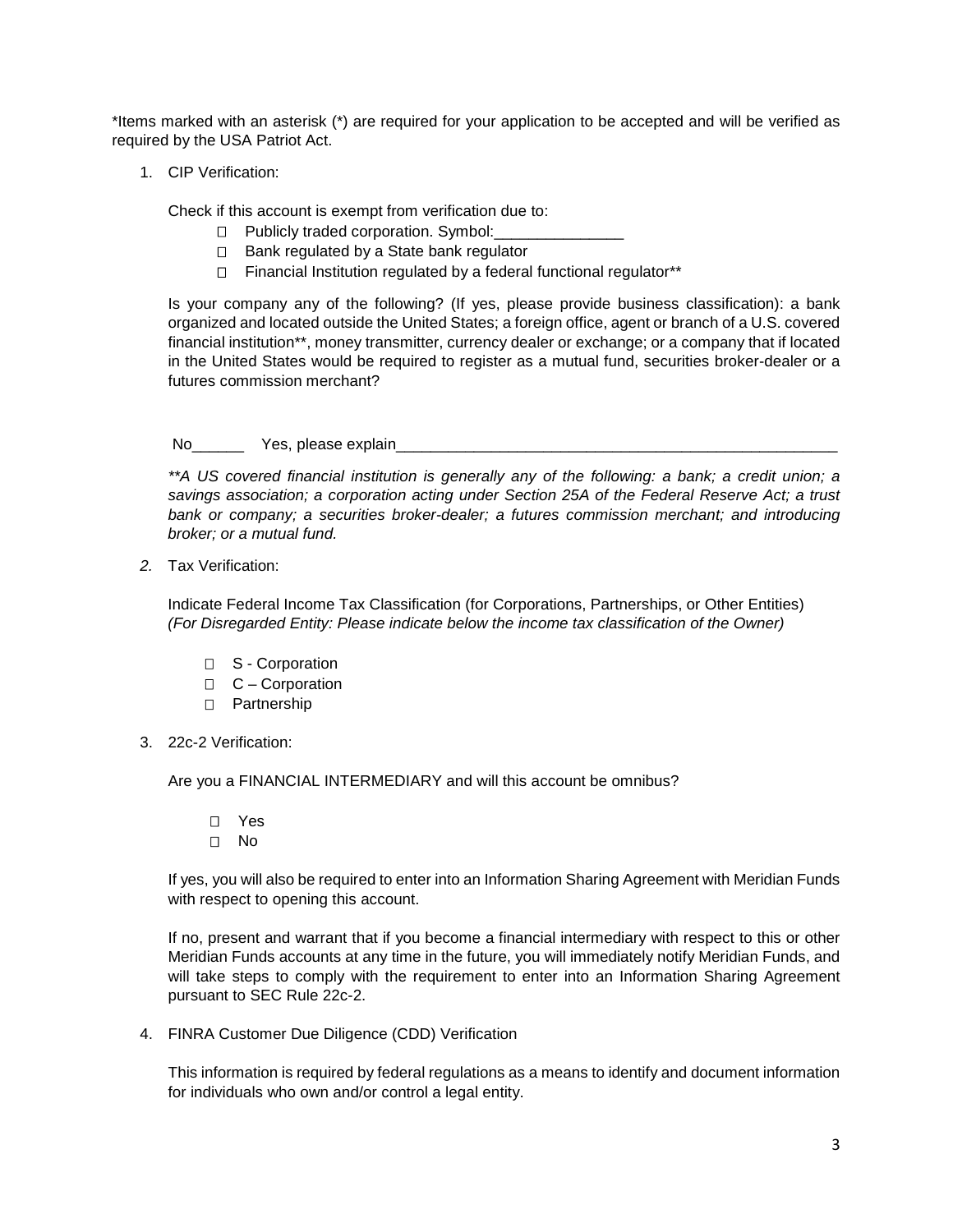#### *Authorized Controlling Individual*

Provide information for one individual with significant responsibility for managing the legal entity (ex: CEO, CFO, managing member, general partner, president, treasurer, etc.).

| Name:                     |                     |
|---------------------------|---------------------|
|                           |                     |
| <b>Residence Address:</b> |                     |
| Date of Birth:            | Taxpayer ID Number: |

#### *Certification of Beneficial Owners for Legal Entity Clients*

To help the government fight financial crime, federal regulation requires certain financial institutions to obtain, verify, and record information about the beneficial owners of legal entity customers. A legal entity includes a corporation, limited liability company, or other entity that is created by a filing of a public document with a Secretary of State or similar office, a general partnership, and any similar business entity formed in The United States of America or a foreign country. A legal entity does not include sole proprietorships, unincorporated associations, or natural persons opening accounts on their own behalf.

 $\Box$  Check this box if the account owner is publically traded on an exchange or subject to ERISA.

#### *Beneficial Owners*

Identify each individual who owns—directly or indirectly through any agreement, arrangement, understanding, relationship, or otherwise—25% or more of the equity interests of the legal entity.

 $\Box$  Check this box if no individual owns 25% or more of the legal entity and that you will inform the Fund if/when an individual assumes 25% or more ownership.

#### **Beneficial Owner 1:**

Name:

.

Residence Address:

Date of Birth: Taxpayer ID Number: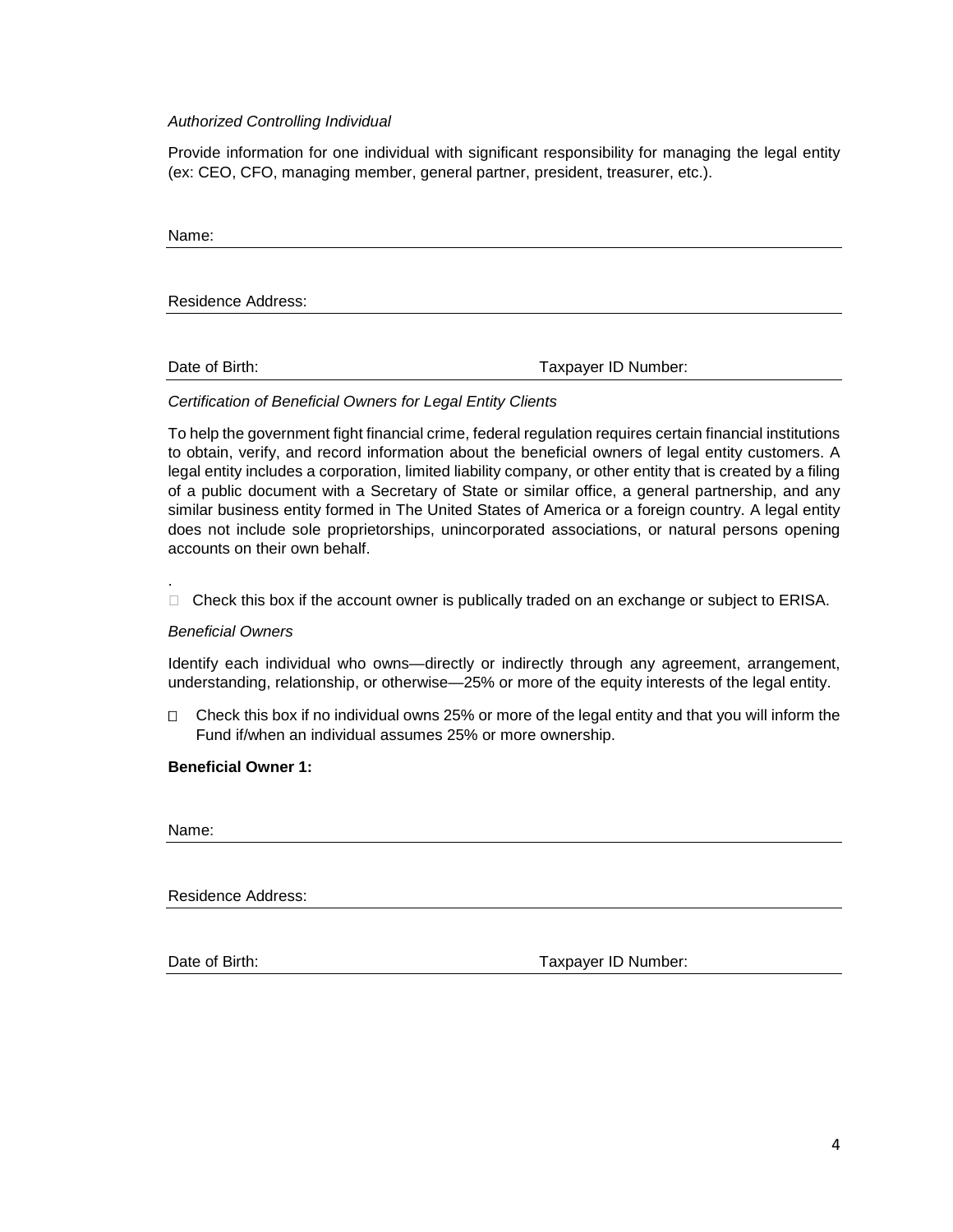**Beneficial Owner 2:**

Name:

|                            | <b>Residence Address:</b>                                                                                                                          |
|----------------------------|----------------------------------------------------------------------------------------------------------------------------------------------------|
| Date of Birth:             | Taxpayer ID Number:                                                                                                                                |
| <b>Beneficial Owner 3:</b> |                                                                                                                                                    |
| Name:                      |                                                                                                                                                    |
| <b>Residence Address:</b>  |                                                                                                                                                    |
| Date of Birth:             | Taxpayer ID Number:                                                                                                                                |
|                            |                                                                                                                                                    |
| <b>Beneficial Owner 4:</b> |                                                                                                                                                    |
| Name:                      |                                                                                                                                                    |
| <b>Residence Address:</b>  |                                                                                                                                                    |
| Date of Birth:             | Taxpayer ID Number:                                                                                                                                |
| birth and taxpayer ID      |                                                                                                                                                    |
|                            | Attach a separate list for additional Beneficial Owner including full name, title, signature, date of<br>(name of natural person opening account), |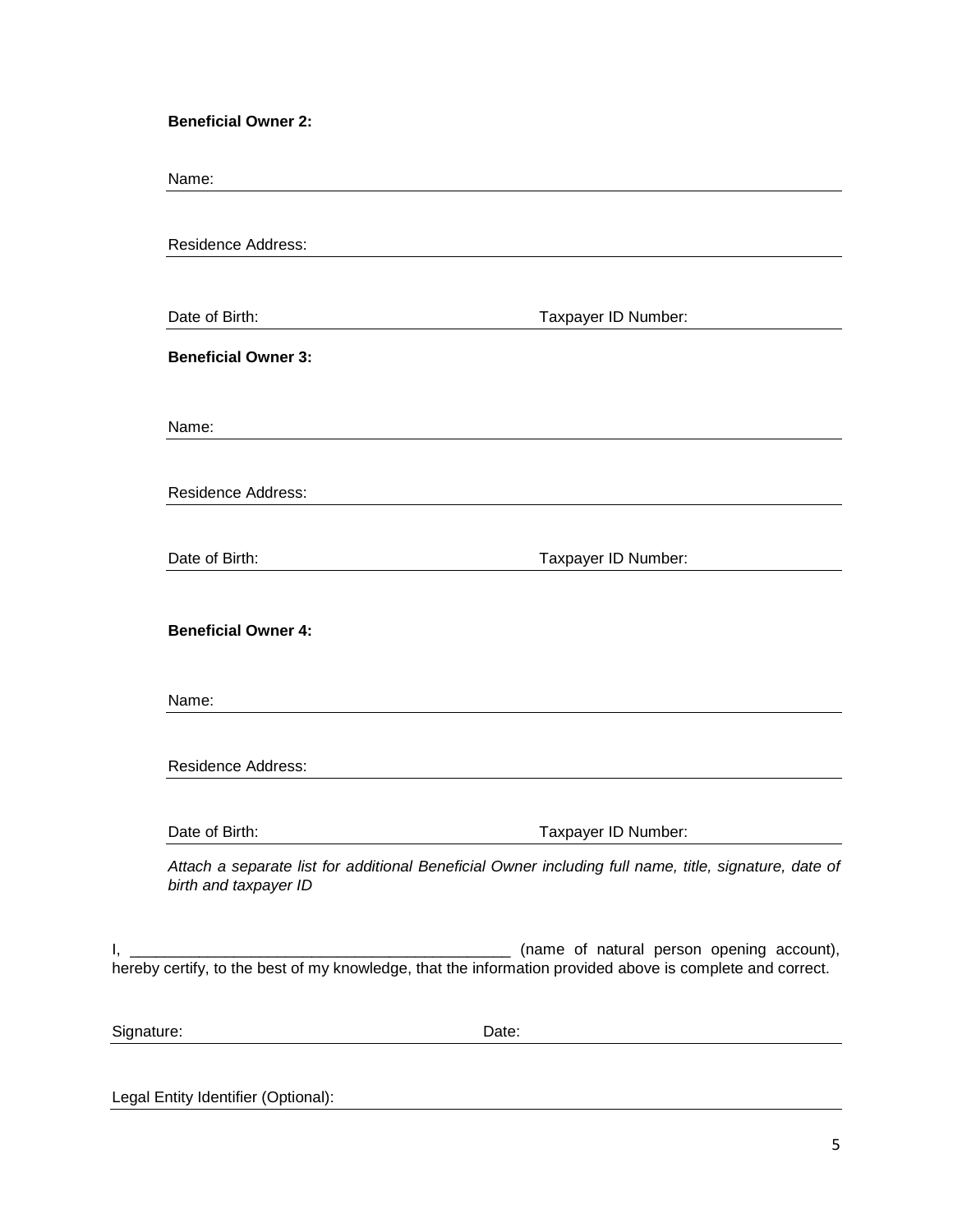**2. ADDRESS**

| Daytime Phone Number: |         | E-Mail Address:                                                                                                                                                                                                                        |
|-----------------------|---------|----------------------------------------------------------------------------------------------------------------------------------------------------------------------------------------------------------------------------------------|
|                       |         |                                                                                                                                                                                                                                        |
| *Mailing Address:     |         |                                                                                                                                                                                                                                        |
|                       |         |                                                                                                                                                                                                                                        |
| *City:                | *State: | *Zip:                                                                                                                                                                                                                                  |
|                       |         | (If mailing address is a Post Office Box a street address is required by the USA Patriot Act)                                                                                                                                          |
| *Street Address:      |         |                                                                                                                                                                                                                                        |
|                       |         |                                                                                                                                                                                                                                        |
| *City:                | *State: | *Zip:                                                                                                                                                                                                                                  |
| $-1.11$<br>.          |         | $\mathbf{r}$ , and a set of the set of the set of the set of the set of the set of the set of the set of the set of the set of the set of the set of the set of the set of the set of the set of the set of the set of the set of<br>. |

*\*Items marked with an asterisk (\*) are required for your application to be accepted and will be verified as required by the USA Patriot Act.*

# **3. PERSONS AUTHORIZED TO CONDUCT TRANSACTIONS**

The following persons ("Authorized Persons") are currently officers, trustees, general partners or other authorized agents of the Shareholder. Any the Shareholder of the Authorized Persons is, by lawful and appropriate action of the Shareholder, a person entitled to give instructions regarding purchases and redemptions or to make inquiries regarding the Account.

*\*If this space is left blank, any one Authorized person is authorized to give instructions and make inquiries. Oral instructions will be accepted from any one Authorized Person. Written instructions will require signature of the number of Authorized persons indicated in this space:*

| Name:           | Title: | Signature:     |
|-----------------|--------|----------------|
|                 |        |                |
|                 |        |                |
| Street Address: |        | Date of Birth: |
|                 |        |                |
| Name:           | Title: |                |
|                 |        | Signature:     |
|                 |        |                |
| Street Address: |        | Date of Birth: |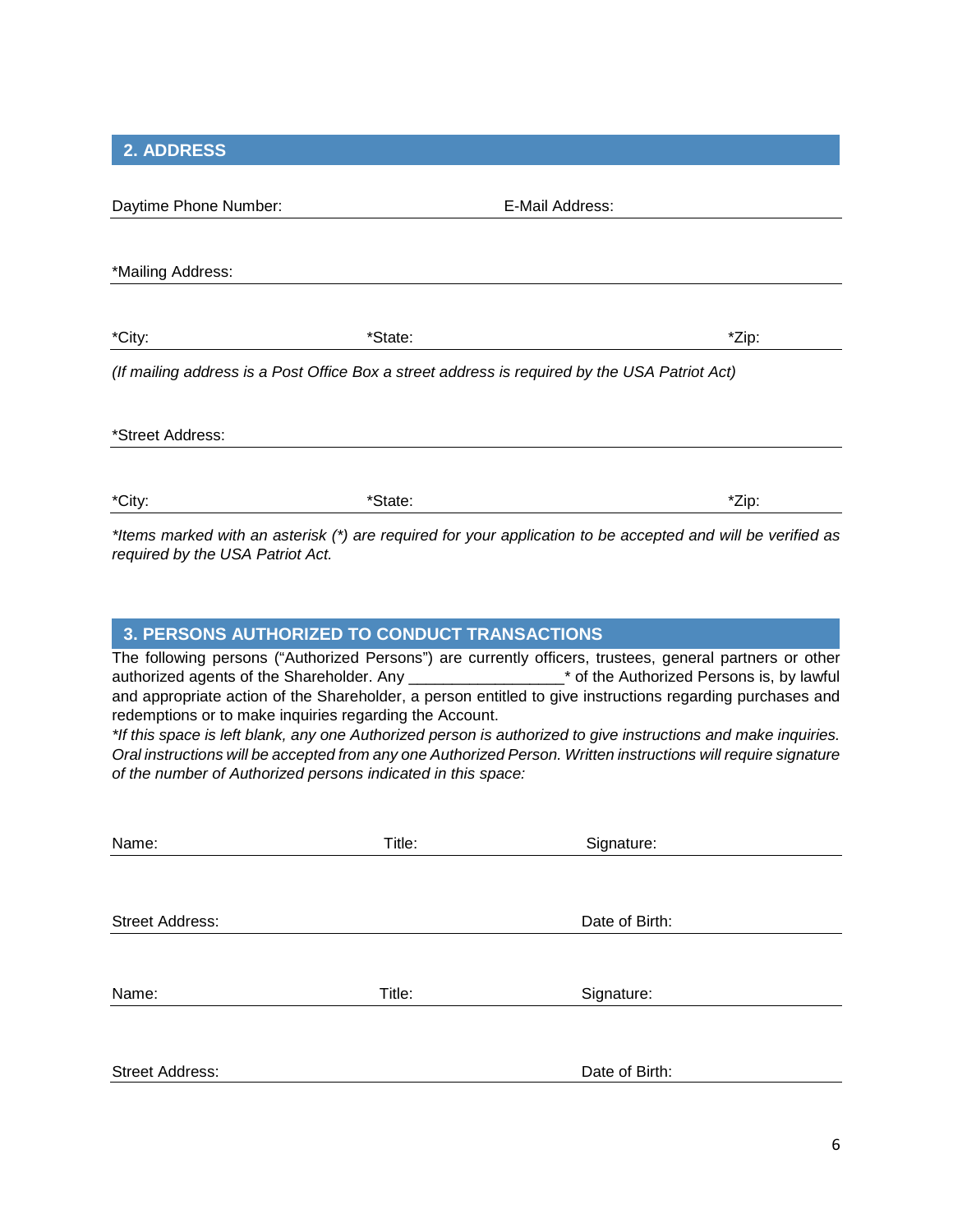| Name: |  |
|-------|--|

Street Address: Date of Birth: Date of Birth: Date of Birth: Date of Birth: Date of Birth: Date of Birth: Date of Birth: Date of Birth: Date of Birth: Date of Birth: Date of Birth: Date of Birth: Date of Birth: Date of Bir

*Attach separate list for additional Authorized Persons including full name, title, signature, social security number and date of birth.*

The signature appearing to the right of each Authorized Person is that person's signature that Meridian Funds may without inquiry, act upon the instructions (whether oral, written, or provided by wire, telecommunication, or any other process) of any person claiming to be an Authorized Person. Neither the Fund, nor any entity on behalf of which the Meridian Funds is acting, shall be liable for any claims or expenses (including legal fees) for any losses resulting from actions taken upon any instructions believed to be genuine. The Funds may continue to rely on the instructions made by a person claiming to be an Authorized Person until it is informed by amended Application that the person is no longer an Authorized Person and it has a reasonable period of time (not to exceed one week) to process the amended Application. Provisions of this application shall be equally applicable to any successor to Meridian Funds.

Your account may be transferred to the appropriate state if no activity occurs in your account within the time period specified by state law.

# **4.CERTIFICATION**

By execution of this application, the investor represents and warrants that (i) he has the full right, power and authority to make the investment applied for and (ii) he is a natural person of legal age in his State of residence and that all of the information on this application is true and correct. The investor certifies that the taxpayer identification number and tax status set forth in this application is correct. The person or persons, if any, signing on behalf of the investor represent and warrant that they are duly authorized to sign this application and purchase or redeem shares of the fund on behalf of the investor. Each person named in the registration must sign below.

I have read the applicable prospectus(es) and agree to all their terms. I also agree that any shares purchased now or later are and will be subject to the terms of the Funds' current as in effect from time to time.

The Internal Revenue Service does not require your consent to any provision of this document other than the certifications required to avoid back-up withholding.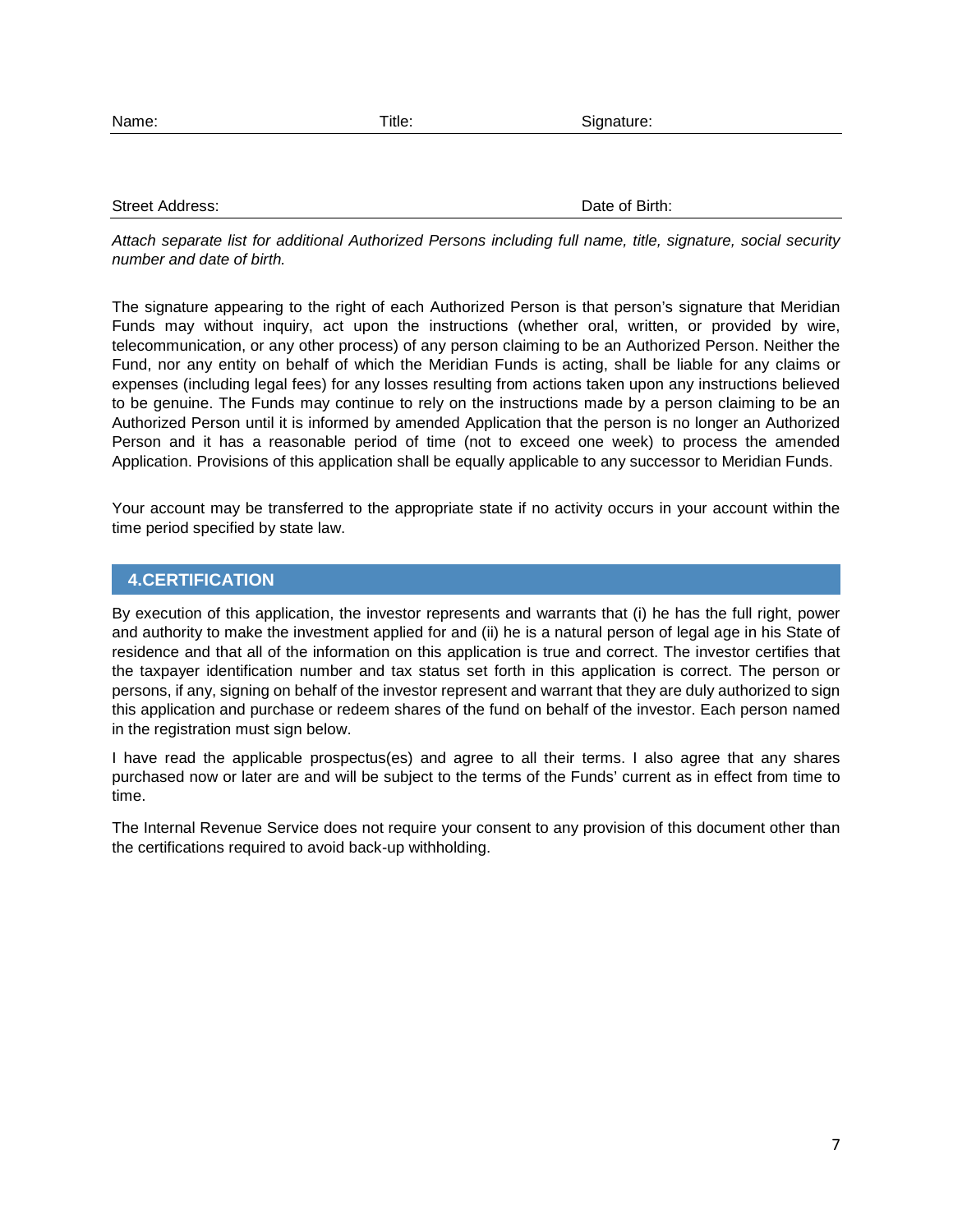# **Certification of Taxpayer Identification Number and Signature(s) Required by Federal tax law to avoid backup withholding** Under penalties of perjury, I certify that:

- 1. The number shown on this form is my correct taxpayer identification number or I am waiting for a number to be issued to me, and
- 2. I am not subject to backup withholding because: (a) I am exempt from backup withholding, or (b) I have not been notified by the Internal Revenue Services (IRS) that I am subject to backup withholding as a result of a failure to report all interest and dividends; or (c) the IRS has notified me that I am no longer subject to backup withholding, and
- 3. I am a U.S. person (including a U.S. resident alien).
- 4. I am exempt from Foreign Account Tax Compliance Act ("FATCA") reporting. If you are exempt from FATCA reporting, please select the appropriate FATCA Exemption Code(s) from the list below and enter them here. The following codes identify payees that are exempt from FATCA backup withholding:
	- i. An organization exempt from tax under section 501(a), any IRA, or a custodial account under section 403(b)(7) if the account satisfies the requirements of section 401(f)(2)
	- ii. The United States or any of its agencies or instrumentalities
	- iii. A state, the District of Columbia, a possession of the United States, or any of their political subdivisions or instrumentalities
	- iv. A foreign government or any of its political subdivisions, agencies, or instrumentalities
	- v. A corporation
	- vi. A dealer in securities or commodities required to register in the United States, the District of Columbia, or a possession of the Unites States
	- vii. A futures commission merchant registered with the Commodity Futures Trading **Commission**
	- viii. A real estate investment trust
	- ix. An entity registered at all times during the tax year under the Investment Company Act of 1940
	- x. A common trust fund operated by a bank under section 584(a)
	- xi. A financial institution
	- xii. A middleman known in the investment community as a nominee or custodian
	- xiii. A trust exempt from tax under section 664 or described in section4947.

**Note to foreign investors:** Form W-8BEN must be supplied to ensure applicable backup withholding for your country of residency.

**Certification Instructions:** You must cross out item 2 above if you have been notified by the IRS that you are currently subject to backup withholding because you have failed to report all interest and dividends on your tax return.

*The Internal Revenue Service does not require your consent to any provisions of this document other than the certifications required to avoid backup withholding.*

| Name: | Title: | Signature: | Date: |  |
|-------|--------|------------|-------|--|
|       |        |            |       |  |
|       |        |            |       |  |
| Name: | Title: | Signature: | Date: |  |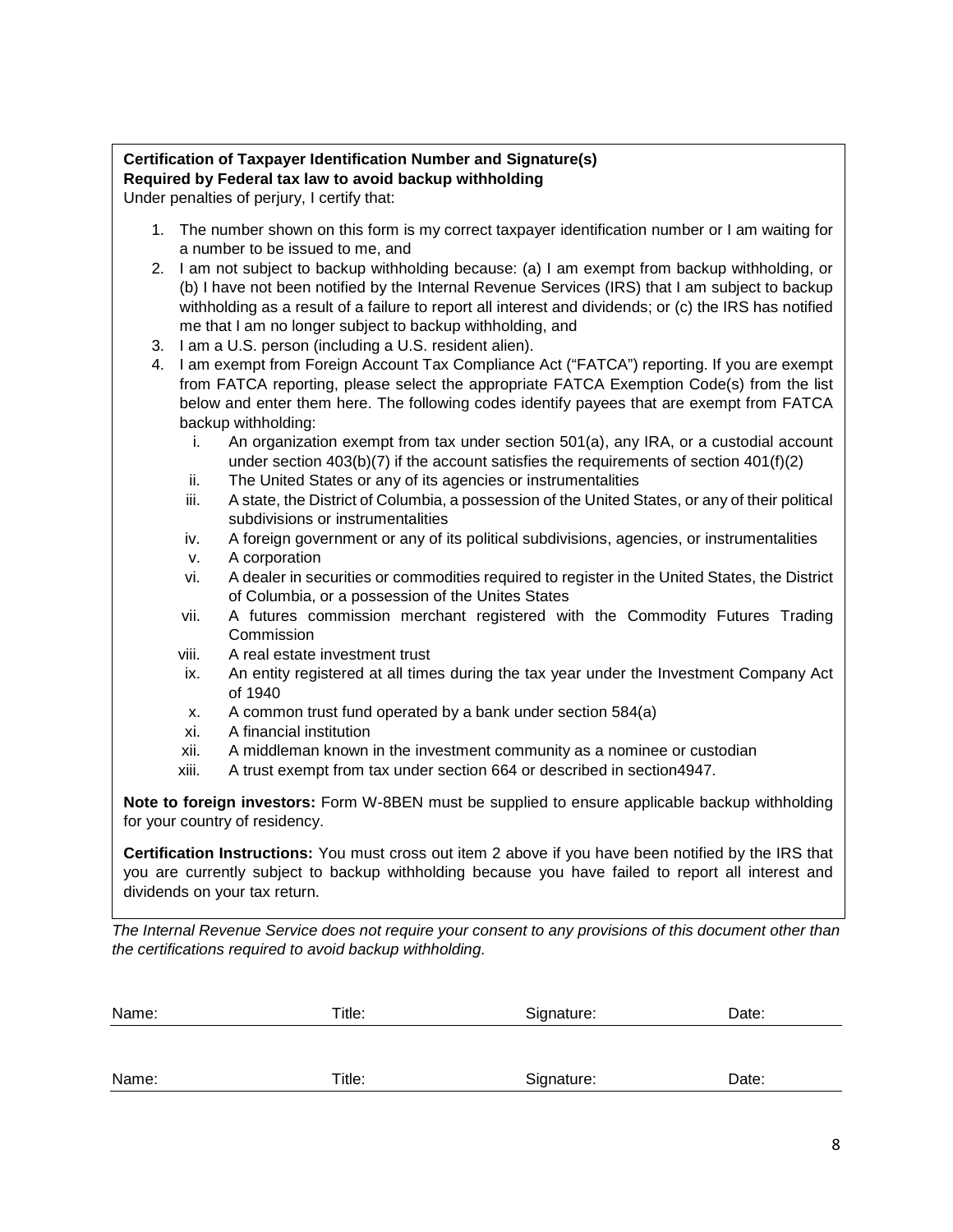# FOR PARTNERSHIPS AND TRUSTS (even if you are the sole Trustee)

The undersigned certify that they are all the general partner/trustees of the Shareholder and that they have done the following under the authority of the Shareholder's Partnership Agreement/Trust Instrument: (1) empowered the general partner/trustee executing this application (or amendment) to do so on behalf of the Shareholder; (2) empowered the above-named Authorized Person(s) to execute securities transactions for the Shareholder on the terms described above, and (3) authorized the Secretary to certify , from time to time, the names of the general partners/trustees of the Shareholder and to notify Meridian Funds when changes in general partners/trustees occur.

| Name: | Title: | Signature: | Date: |
|-------|--------|------------|-------|
|       |        |            |       |
| Name: | Title: | Signature: | Date: |

# **5. FUND AND SHARE CLASS SELECTION OPTION**

|                                  | INVESTMENT AMOUNT SELECTED SHARE CLASS |
|----------------------------------|----------------------------------------|
| Meridian Growth Fund*^           | \$                                     |
| Meridian Contrarian Fund*        | \$                                     |
| Meridian Enhanced Equity Fund*^^ | \$                                     |
| Meridian Small Cap Growth Fund*^ | \$                                     |
| <b>Total Investment</b>          | \$                                     |

\*Legacy Share Class is closed to new investors.

^Class A, Class C, and Investor Share Classes are closed to new investors. ^^Formerly known as Meridian Equity Income Fund.

Purchase will be made by:

- $\Box$  Check: Make check payable to Meridian Funds Inc. and send to the address on the last page of this form.
- Wire: Prior to wiring funds, call (800) 446-6662 for information on establishing a new account and wire instructions. Please note: without an account number and specific fund identification, wire transfers cannot be completed.

# **6. TELEPHONE TRANSACTION OPTIONS**

NOTE: You must complete Section 9 of this application to fully enable the telephone purchase/redemption options.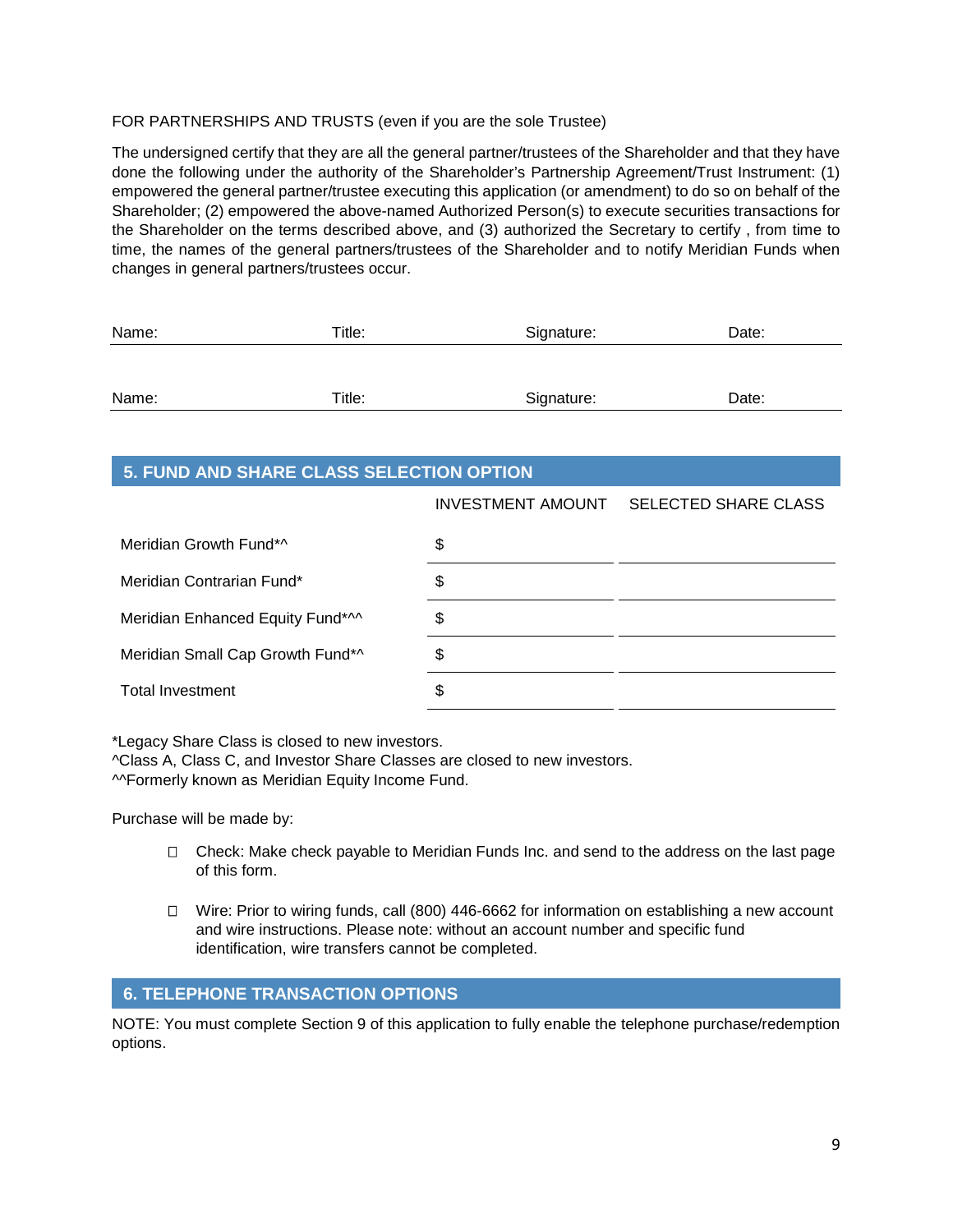Purchases, redemptions and exchanges can be made by telephone. Once initiated, telephone transactions cannot be cancelled. Unless declined, the following telephone transaction options will be added to your account. To decline these options, check the boxes below:

## **Telephone Purchase**

Purchases can be made by telephone to an existing account and will be added to your account on the first business day following your call.

Purchases CANNOT be made on the same day your call is placed. Purchases will be deducted from your checking account by electronic transfer.

Decline Telephone Purchase

# **Telephone Redemption**

You can redeem up to \$100,000 over the telephone. Larger redemptions must be made in writing and require a Medallion Signature Guarantee. Telephone redemptions can only be sent to the existing address of record or bank instructions.

D Decline Telephone Redemption

# **Telephone Exchange**

You can exchange up to \$100,000 over the telephone between Fund accounts with identical registrations. Exchanges greater than \$100,000 must be made in writing and require a Medallion Signature Guarantee.

Decline Telephone Exchange

# **7. DIVIDEND & CAPITAL GAIN DISTRIBUTIONS**

Dividends

- Reinvested
- Cash

Capital Gains

- Reinvested
- Cash

# **(ALL DISTRIBUTIONS WILL BE REINVESTED IF NO BOX IS MARKED)**

If cash:

- $\Box$  By check to the address on the application
- □ By wire to the bank in Section 9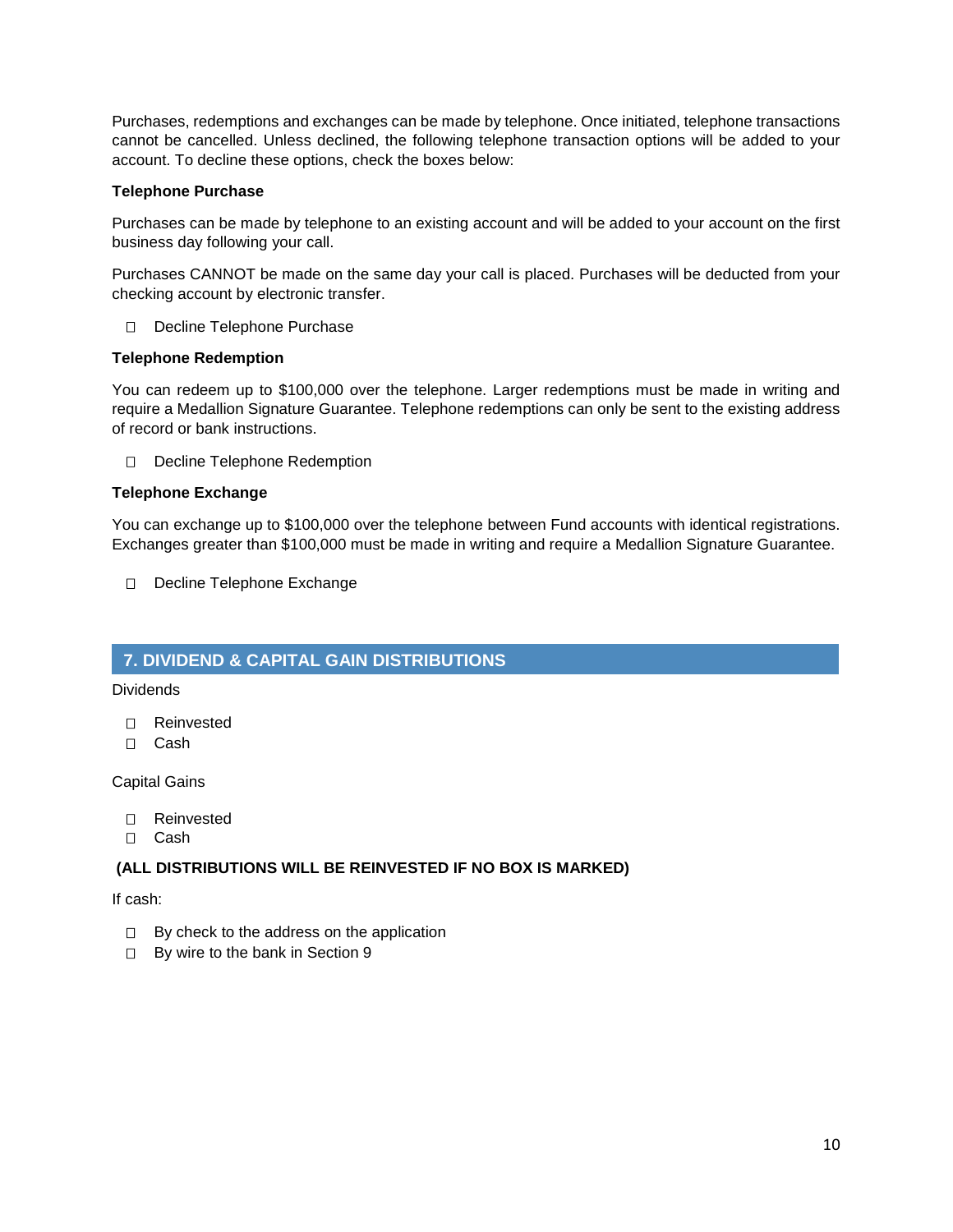# **8. AUTOMATIC INVESTMENT PLAN (Attach a voided check)**

- All contributions invested using the Automatic Investment Plan will be current year contributions.
- We will establish your banking instructions using the voided check attached in the space provided below.
- Our minimum automatic investment is \$100 per transaction.

I would like to automatically invest from my bank account to my Meridian Funds account on the following basis. If you do not indicate a frequency, then we will default to monthly.

- Monthly
- □ Quarterly
- □ Semi-Annually
- Annually

My contribution to the funds marked below will take place on the (i.e., 15th) of the month, beginning in the month of (i.e., April). If you do not indicate a date of the month, we will default to the 15th of the month.

#### **INVESTMENT AMOUNT**

| Meridian Growth Fund           |  |
|--------------------------------|--|
| Meridian Contrarian Fund       |  |
| Meridian Enhanced Equity Fund  |  |
| Meridian Small Cap Growth Fund |  |

# **9. BANK AND WIRE INSTRUCTIONS**

Complete this information to receive cash payments by wire or set up an Automatic Investment Plan:

| Bank Name:               | ABA#:  |      |
|--------------------------|--------|------|
|                          |        |      |
| <b>Street Address:</b>   |        |      |
|                          |        |      |
| City:                    | State: | Zip: |
|                          |        |      |
| Name(s) on the Account:  |        |      |
| Account #                |        |      |
| Account Type (check one) |        |      |
|                          |        |      |

- □ Checking
- □ Savings

## *BANKING INSTRUCTIONS FOR AUTOMATIC INVESTMENT PLAN*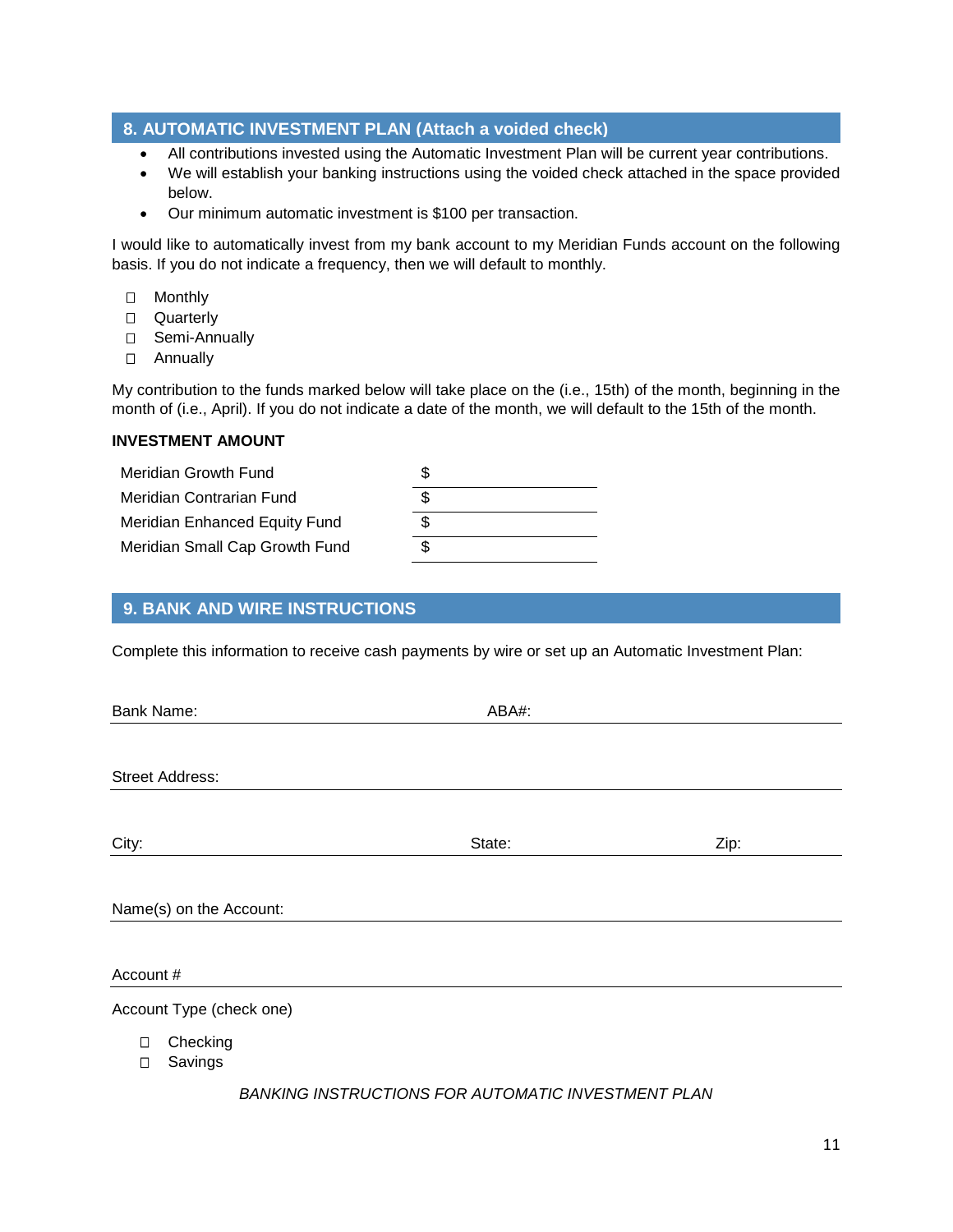# ATTACH VOIDED CHECK HERE

# **10. COST BASIS TAX REPORTING**

The Meridian Funds is responsible for tracking and reporting to the IRS your realized gains and losses on covered shares. In general, these are shares acquired on or after January 1,2012.

The Fund's default tax lot identification method is Average Cost (AC). If you do not wish to use Average Cost, you may change to another method below.

Note: IRS Regulations do not permit the change of the method on a settled trade. I choose a method other than Average Cost, as follows:

- $\Box$  FIFO (FI) First in, First out
- $\Box$  HIFO (HI) Highest in, First out
- $\Box$  LIFO (LI) Last in, First out
- LOFO (LO) Lowest Cost, First Out
- □ HILT (H1) Highest Cost Long Term, First Out
- □ HIST (H2) Highest Cost Short Term, First Out
- □ LILT (L1) Lowest Cost Long Term, First Out
- LIST (L2) Lowest Cost Short Term, First Out
- $\Box$  Specific Identification (SL) I will identify the type of cost basis at the time of redemption

If no option is selected above, your account will use the Fund's default of Average Cost. If you are unsure of which tracking method is right for your personal tax situation, please consult a tax adviser.

#### PRIVACY POLICY

The privacy of your personal financial information is extremely important to us. When you open an account with us, we collect a significant amount of information from you in order to properly invest and administer your account. We take very seriously the obligation to keep that information private and confidential, and we want you to know how we protect that important information. We collect nonpublic personal information about you from applications or other forms you complete and from your transactions with us or our affiliates. We do not disclose information about you, or our former clients, to our affiliates or to service providers or other third parties, except as permitted by law. We share only the information required to properly administer your accounts, which enables us to send transaction confirmations, monthly or quarterly statements, financials and tax forms. Even within Meridian Funds and its affiliated entities, a limited number of people who actually service accounts will have access to your personal financial information. Further, we do not share information about our current or former clients with any outside marketing groups or sales entities. To ensure the highest degree of security and confidentiality, Meridian Funds and its affiliates maintain various physical, electronic and procedural safeguards to protect your personal information. We also apply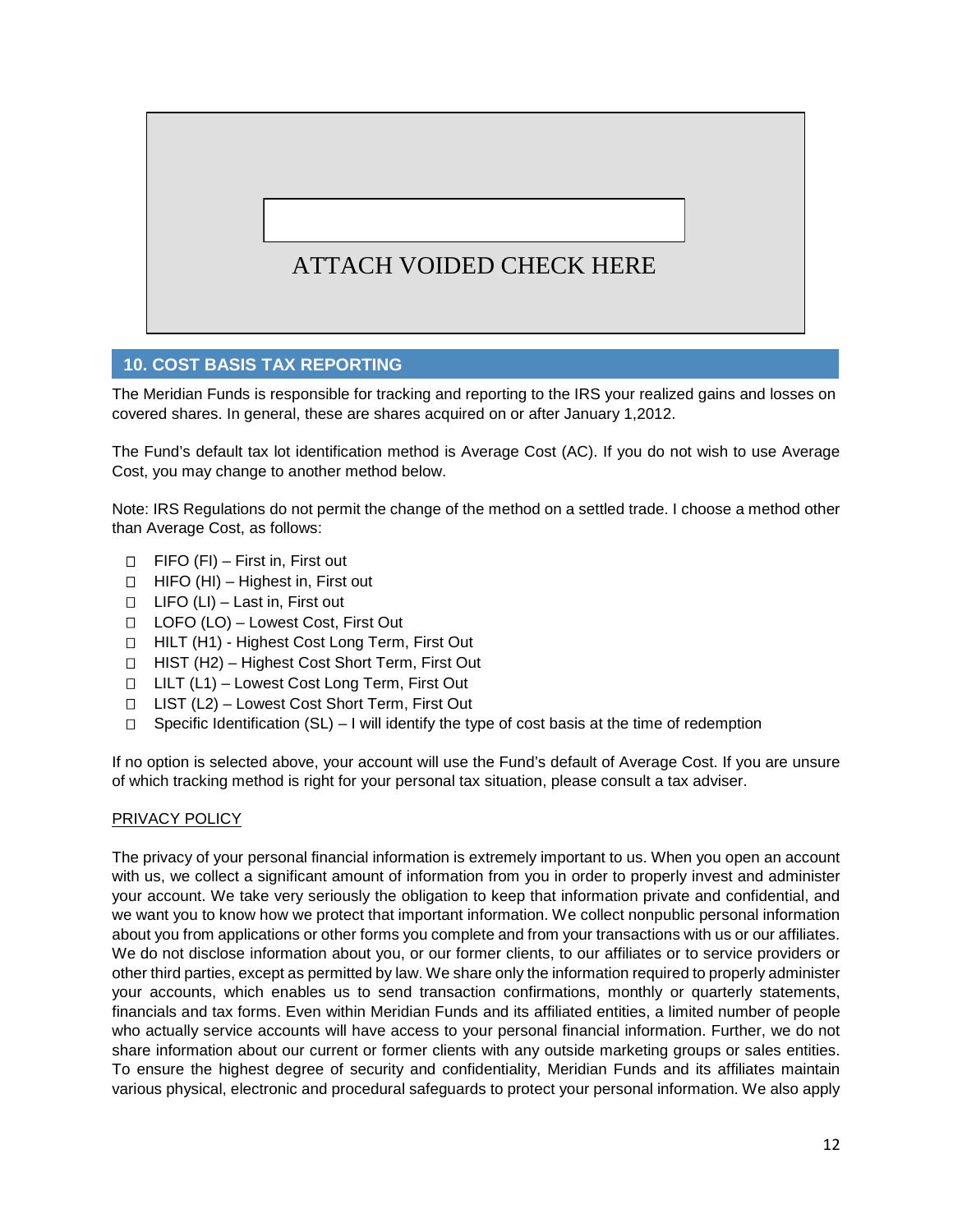special measures for authentication of information you request or submit to us on our web site. If you have questions or comments about our privacy practices, please call us at 1-800-446-6662.

## FOR DEALER USE ONLY

If you do not have a Dealer or Advisor assisting you with this transaction, please leave this section blank.

| Firm Name:<br>Firm Number: |                       |              |  |
|----------------------------|-----------------------|--------------|--|
|                            |                       |              |  |
| Representative's Name:     | Telephone:            | Rep. Number: |  |
|                            |                       |              |  |
| <b>Branch Address:</b>     | <b>Branch Number:</b> |              |  |

# **Signature – REQUIRED (by each owner)**

By signing this application, I also certify that:

- I have received and read the prospectus for the Fund and I agree to its terms. I have the authority and legal capacity to purchase mutual fund shares, am of legal age and believe each investment to be suitable for me.
- I understand that this Fund is not a bank, and Fund shares are not backed or guaranteed by any bank nor insured by the FDIC.
- I ratify any instructions, including telephone instructions, given on this account. I understand that the Fund(s) or Meridian will employ reason- able procedures to verify my identity and to confirm the genuineness of my instructions. I agree that neither the Fund(s) nor Meridian will be liable for any loss, cost, or expense for following the Funds' anti-money laundering procedures and/or following reasonable procedures designed to prevent unauthorized transactions.
- Corporations or other entities must submit an original or certified resolution authorizing that the individual signing this form has the legal capacity to sign and act on behalf of the corporation/entity.
- Trustee(s) Certification: I am/We are the currently acting Trustee(s) and am/are authorized by the trust agreement to purchase shares of the Meridian Funds, Note: Trustee(s) must immediately notify Meridian Funds, Inc. if the trust becomes a foreign trust.
- For entities, the following persons are, and will continue to be, authorized signers for this account unless the Fund receives instructions to the contrary. At least  $\frac{1}{\sqrt{1-\frac{1}{n}}}$  authorized signature(s) are required to execute transactions. If left blank, one authorized signer may execute transactions.

# **THE INTERNAL REVENUE SERVICE DOES NOT REQUIRE YOUR CONSENT TO ANY PROVISION OF THIS DOCUMENT OTHER THAN THE CERTIFICATIONS IN THIS SECTION OF THIS APPLICATION.**